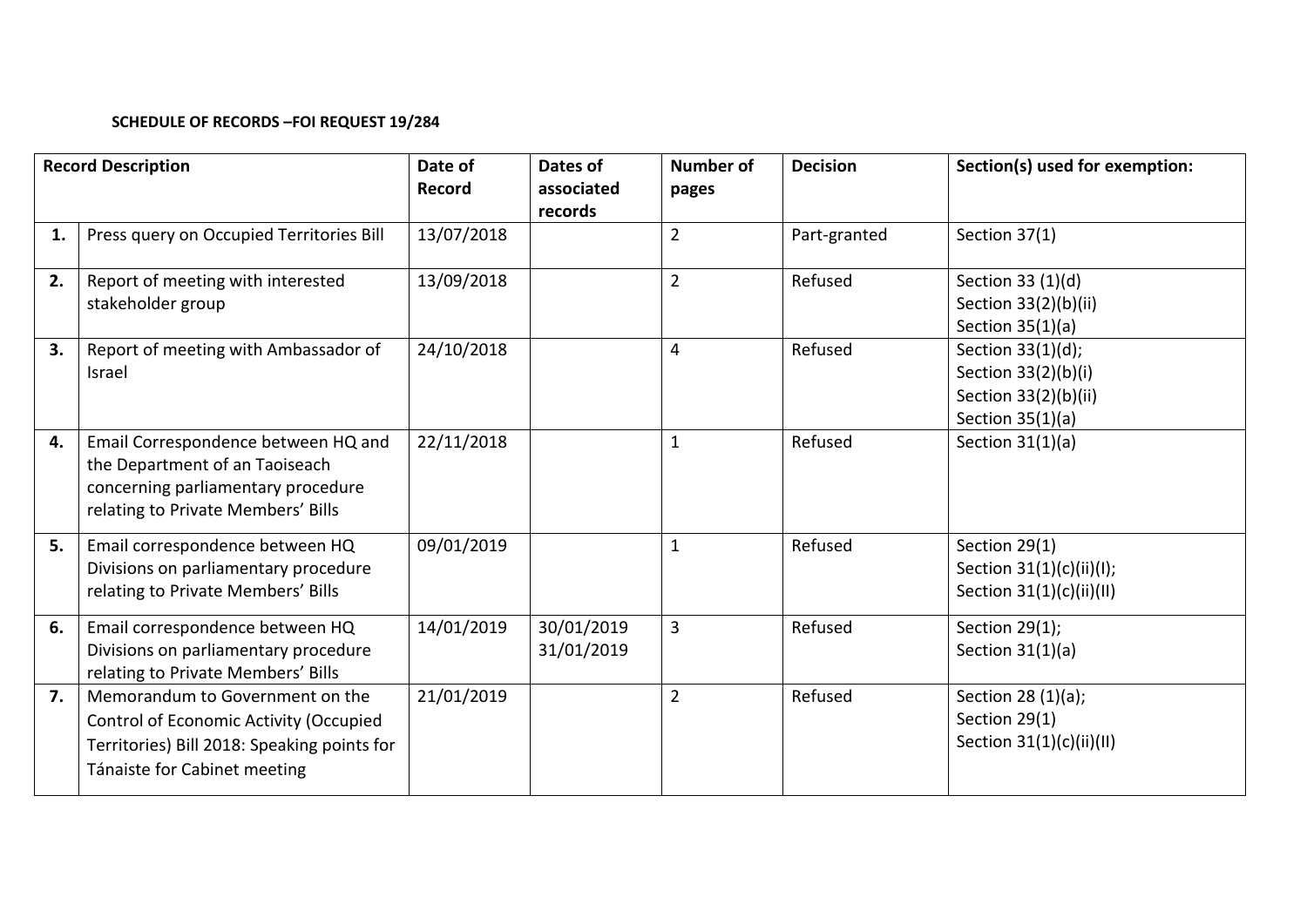| 8.  | Memorandum for the information of the<br>Government on the Control of Economic | 21/01/2019 |            | 8              | Refused      | Section 28 (1)(c);<br>Section 33 (1)(d) |
|-----|--------------------------------------------------------------------------------|------------|------------|----------------|--------------|-----------------------------------------|
|     | Activity (Occupied Territories) Bill 2018                                      |            |            |                |              | Section 31(1)(c)(ii)(II)                |
| 9.  | Email correspondence between HQ and                                            | 22/01/2019 |            | $\overline{2}$ | Refused      | Section 29(1)                           |
|     | <b>Embassy Tel Aviv on Occupied Territories</b>                                |            |            |                |              | Section 33 (1)(d);                      |
|     | Bill coverage in Israel                                                        |            |            |                |              | Section 33(2)(b)(i);                    |
|     |                                                                                |            |            |                |              | Section 33(2)(b)(ii)                    |
| 10. | Minister of State Ciarán Cannon's Speech<br>for Dáil debate                    | 23/01/2019 |            | 3              | Released     |                                         |
| 11. | Tánaiste's Speech for Dáil debate                                              | 23/01/2019 |            | 3              | Released     |                                         |
| 12. | Email readout of Fianna Fáil Doorstep                                          | 23/01/2019 |            | $\overline{2}$ | Released     |                                         |
| 13. | Email correspondence between HQ and                                            | 24/01/2019 |            | $\overline{2}$ | Refused      | Section 33 (1)(d);                      |
|     | <b>Embassy Tel Aviv concerning</b>                                             |            |            |                |              | Section 33(2)(b)(i);                    |
|     | parliamentary procedure relating to                                            |            |            |                |              | Section 33(2)(b)(ii)                    |
|     | <b>Private Members' Bills</b>                                                  |            |            |                |              | Section 29(1)                           |
| 14. | Email correspondence between HQ and                                            | 24/01/2019 |            | $\overline{2}$ | Refused      | Section 33 (1)(d);                      |
|     | <b>Embassy Tel Aviv concerning</b>                                             |            |            |                |              | Section 33(2)(b)(i);                    |
|     | parliamentary procedure relating to                                            |            |            |                |              | Section 33(2)(b)(ii)                    |
|     | <b>Private Members' Bills</b>                                                  |            |            |                |              | Section 29(1)                           |
| 15. | Email correspondence between HQ,                                               | 25/01/2019 | 22/01/2019 | $\overline{2}$ | Refused      | Section 33 (1)(d);                      |
|     | Embassy Washington and CG Boston on                                            |            |            |                |              | Section 33(2)(b)(i);                    |
|     | Occupied Territories Bill coverage in the                                      |            |            |                |              | Section 33(2)(b)(ii)                    |
|     | <b>US</b>                                                                      |            |            |                |              |                                         |
| 16. | Correspondence relating to public                                              | 25/01/2019 | 14/02/2019 | 14             | Part-granted | Section 37(1)                           |
|     | representation on Occupied Territories                                         |            | 15/02/2019 |                |              |                                         |
|     | Bill (MEU190145) and reply                                                     |            | 18/02/2019 |                |              |                                         |
|     |                                                                                |            | 25/02/2019 |                |              |                                         |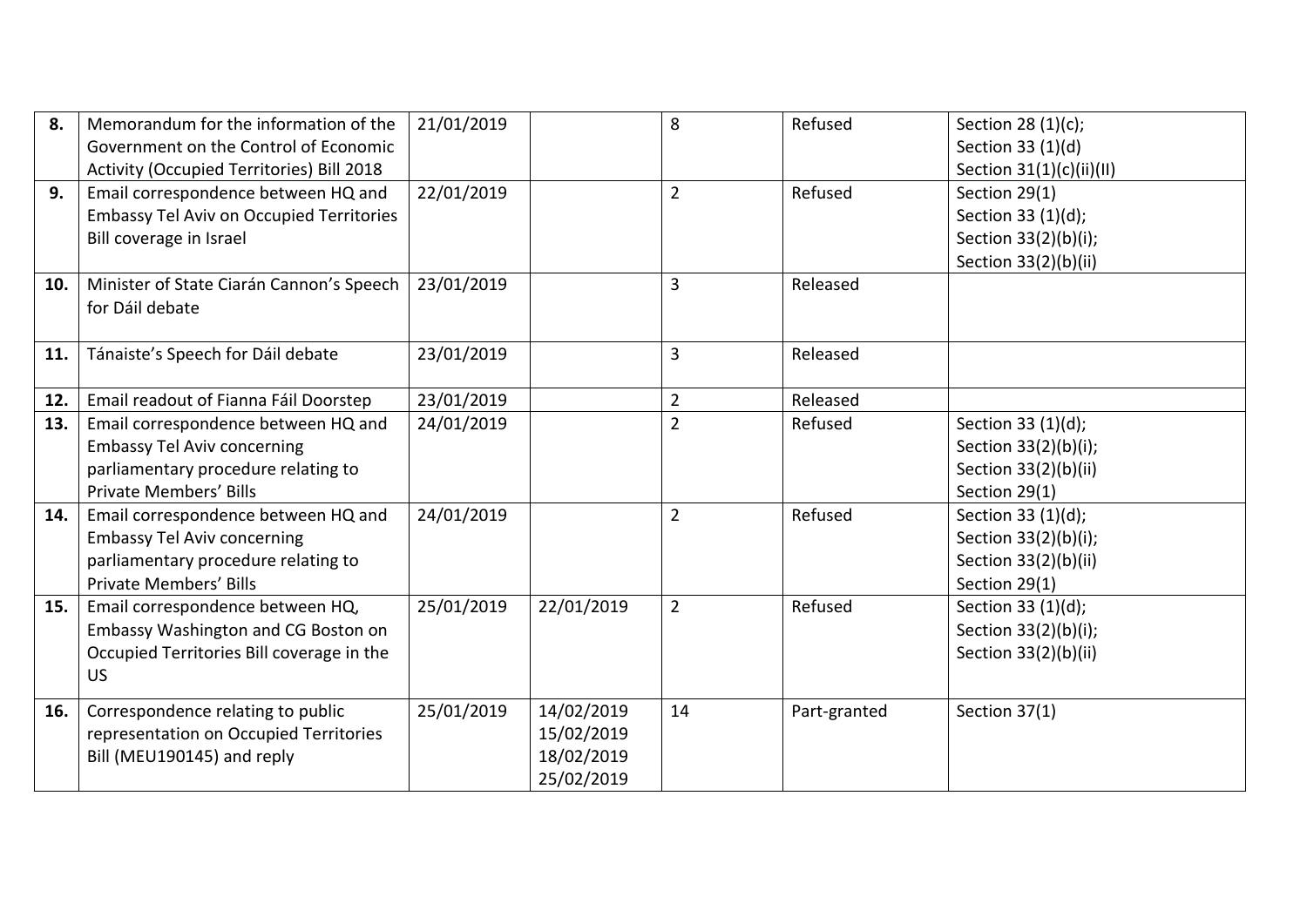|     |                                        |            | 27/02/2019<br>01/03/2019 |                |         |                          |
|-----|----------------------------------------|------------|--------------------------|----------------|---------|--------------------------|
|     |                                        |            | 26/07/2019               |                |         |                          |
| 17. | Briefing document for the Tánaiste for | 29/01/2019 |                          | 4              | Refused | Section 33 (1)(d);       |
|     | visit to US                            |            |                          |                |         | Section 29(1)            |
| 18. | Email from CG New York regarding       | 30/01/2019 |                          | $\overline{2}$ | Refused | Section 33 (1)(d);       |
|     | meeting with Conference of Presidents  |            |                          |                |         | Section 33(2)(b)(i);     |
|     | of Major American Jewish Organisations |            |                          |                |         | Section 33(2)(b)(ii)     |
|     |                                        |            |                          |                |         | Section $35(1)(a)$       |
| 19. | Email sent from MENA Unit to other HQ  | 13/02/2019 |                          | $\mathbf{1}$   | Refused | Section $31(1)(a)$       |
|     | Divisions and the Department of the    |            |                          |                |         |                          |
|     | Taoiseach on parliamentary procedure   |            |                          |                |         |                          |
|     | relating to Private Members' Bills     |            |                          |                |         |                          |
| 20. | Email correspondence between HQ and    | 21/02/2019 |                          | $\overline{2}$ | Refused | Section 33 (1)(d);       |
|     | CG Boston regarding meeting with CG of |            |                          |                |         | Section 33 (2)(b)(i);    |
|     | Israel to Boston                       |            |                          |                |         | Section 33 (2)(b)(ii)    |
|     |                                        |            |                          |                |         | Section $35(1)(a)$       |
| 21. | Email correspondence between HQ and    | 28/02/2019 | 04/03/2019               | $\overline{3}$ | Refused | Section 29(1);           |
|     | Houses of the Oireachtas Service and   |            |                          |                |         | Section 31(1)(c)(ii)(l); |
|     | Members of the Select Committee on     |            |                          |                |         | Section 31(1)(c)(ii)(II) |
|     | Foreign Affairs and Trade and Defence, |            |                          |                |         |                          |
|     | on parliamentary procedure relating to |            |                          |                |         |                          |
|     | <b>Private Members' Bills</b>          |            |                          |                |         |                          |
| 22. | Email correspondence between HQ and    | 12/03/2019 |                          | $\overline{2}$ | Refused | Section 33 (1)(d);       |
|     | Embassy Washington regarding meeting   |            |                          |                |         | Section 33(2)(b)(i);     |
|     | with American Israel Public Affairs    |            |                          |                |         | Section 33(2)(b)(ii)     |
|     | Committee                              |            |                          |                |         | Section $35(1)(a)$       |
| 23. | Email correspondence between HQ and    | 22/03/2019 |                          | $\overline{2}$ | Refused | Section 29(1);           |
|     | Embassy Washington on parliamentary    |            |                          |                |         | Section 33 (1)(d);       |
|     |                                        |            |                          |                |         | Section 33(2)(b)(i);     |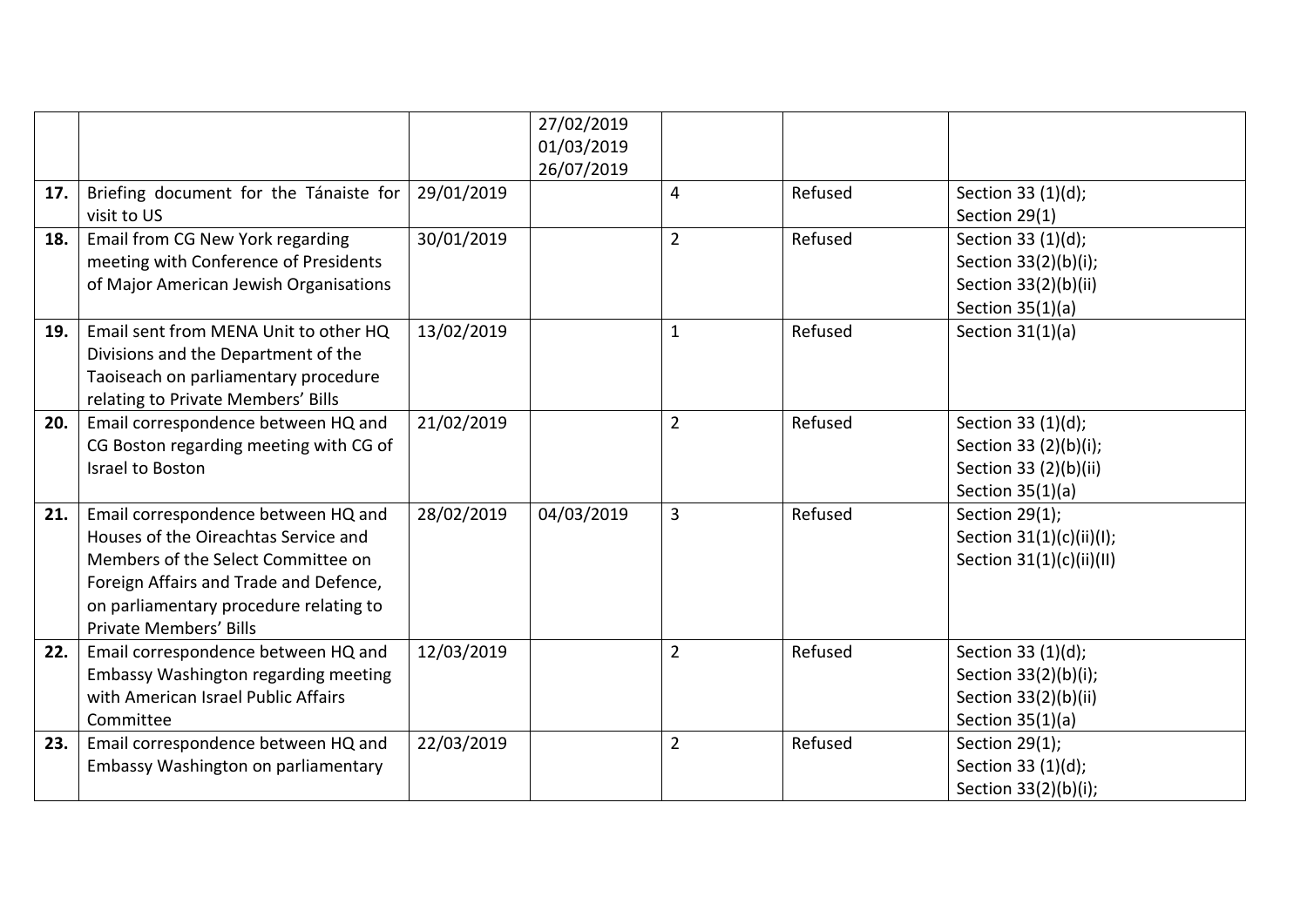|     | procedure relating to Private Members'            |            |                |         | Section 33(2)(b)(ii)       |
|-----|---------------------------------------------------|------------|----------------|---------|----------------------------|
|     | <b>Bills</b>                                      |            |                |         |                            |
| 24. | Email correspondence between HQ                   | 26/03/2019 | $\overline{2}$ | Refused | Section 29(1)              |
|     | Divisions on parliamentary procedure              |            |                |         |                            |
|     | relating to Occupied Territories Bill             |            |                |         |                            |
| 25. | Email from Tánaiste's advisor to Tony             | 27/03/2019 | $\overline{2}$ | Refused | Section 31(1)(c)(ii)(l);   |
|     | McLoughlin TD concerning government               |            |                |         | Section $31(1)(c)(ii)(II)$ |
|     | position on Occupied Territories Bill             |            |                |         |                            |
| 26. | Email from Tánaiste's advisor to Seán             | 27/03/2019 | $\overline{2}$ | Refused | Section 31(1)(c)(ii)(l);   |
|     | Barrett TD concerning government                  |            |                |         | Section 31(1)(c)(ii)(II)   |
|     | position on Occupied Territories Bill             |            |                |         |                            |
| 27. | Email from Tánaiste's advisor to Noel             | 27/03/2019 | $\overline{2}$ | Refused | Section 31(1)(c)(ii)(l);   |
|     | Grealish TD concerning government                 |            |                |         | Section 31(1)(c)(ii)(II)   |
|     | position on Occupied Territories Bill             |            |                |         |                            |
|     |                                                   |            |                |         |                            |
| 28. | Briefing document for incoming Political          | 29/03/2019 | $\overline{4}$ | Refused | Section 29(1);             |
|     | Director on Middle East issues                    |            |                |         | Section $33(1)(d)$         |
| 29. | Email correspondence between HQ                   | 03/04/2019 | $\overline{3}$ | Refused | Section 29(1)              |
|     | Divisions on parliamentary procedure              |            |                |         |                            |
|     | relating to Private Members' Bills                |            |                |         |                            |
| 30. | Briefing note on the Occupied Territories         | 10/04/2019 | $\overline{4}$ | Refused | Section 29(1);             |
|     | <b>Bill for US Congressional Delegation Visit</b> |            |                |         | Section 33 (1)(d)          |
| 31. | Email sent to Embassy Tel Aviv from HQ            | 16/05/2019 | $\mathbf{1}$   | Refused | Section 29(1)              |
|     | concerning parliamentary procedure                |            |                |         | Section 33 (1)(d);         |
|     | relating to Occupied Territories Bill             |            |                |         | Section 33(2)(b)(i);       |
|     |                                                   |            |                |         | Section 33(2)(b)(ii)       |
|     |                                                   |            |                |         |                            |
| 32. | Detailed scrutiny submission on                   | 24/05/2019 | 11             | Refused | Section 31(1)(c)(ii)(l);   |
|     | the Control of Economic Activity                  |            |                |         | Section 31(1)(c)(ii)(II);  |
|     | (Occupied Territories) Bill 2018                  |            |                |         | Section $33(1)(d)$         |